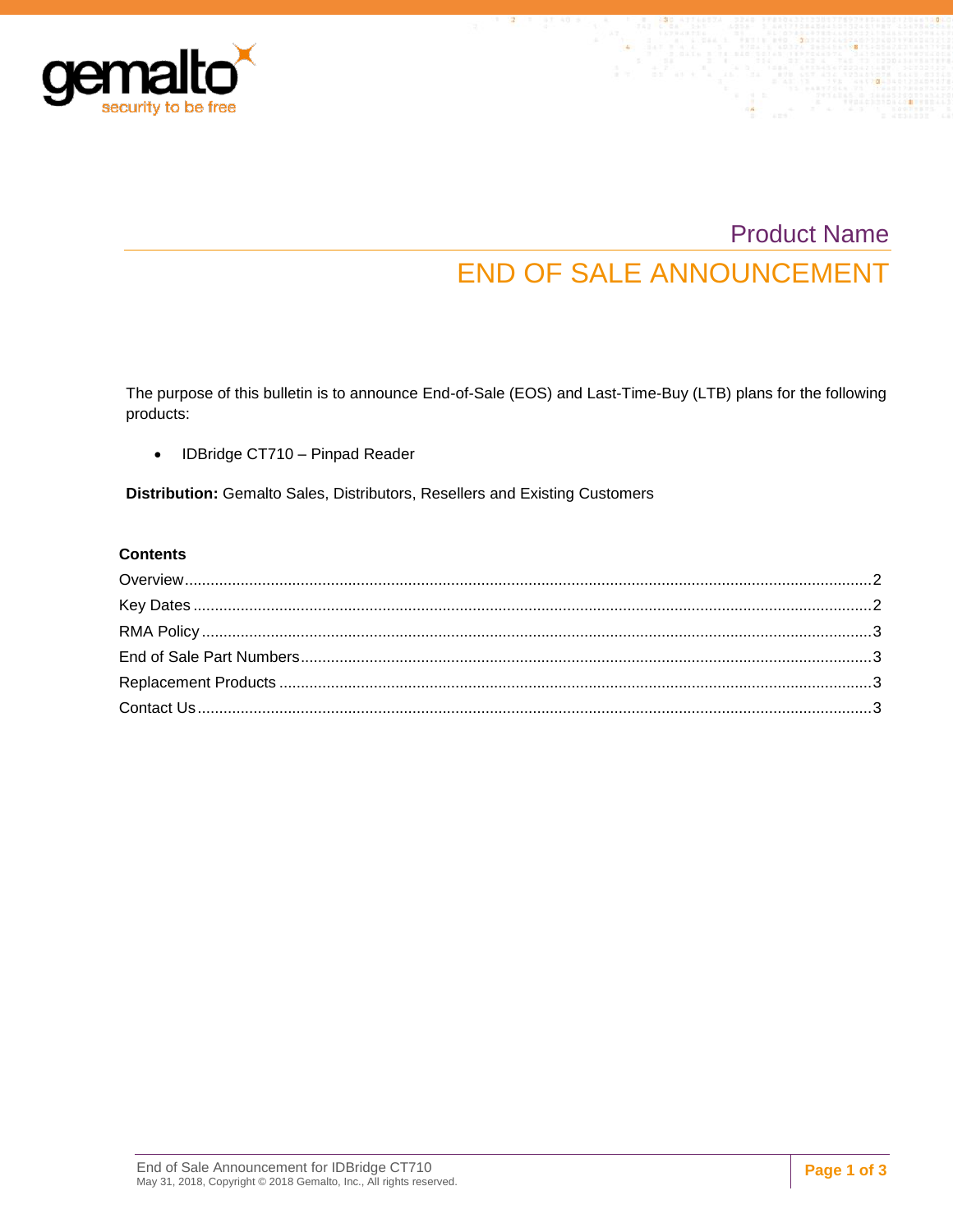

## <span id="page-1-0"></span>**Overview**

The purpose of this bulletin is to announce End-of-Sale (EOS) and Last-Time-Buy (LTB) plans for the following products:

• IDBridge CT710 - Pinpad

Gemalto is committed to providing our customers with the most advanced authentication technologies. As part of our ongoing investments in our product portfolio, Gemalto will transition the products listed above to the replacement products outlined in this document and detailed in the ["Replacement Products"](#page-2-2) section.

Gemalto has developed a plan to ensure current customers a smooth transition in upgrading to the latest available Gemalto technology. If you have questions about this transition that are not addressed in this document, please contact your local account manager for more information.

## <span id="page-1-1"></span>Key Dates

The following are key dates in the End of Sale process:

| <b>Milestone</b>    | Date             | <b>Comment</b>                                                                                            |
|---------------------|------------------|-----------------------------------------------------------------------------------------------------------|
| LAST-TIME-BUY (LTB) | October 30, 2018 | • Orders will not be accepted after the<br>LTB end date                                                   |
|                     |                  | Due to the limited availability of hardware<br>components, Gemalto will fulfill LTB<br>orders as follows: |
|                     |                  | • Gemalto will make every effort to fulfill<br>all orders placed during the LTB<br>period.                |
|                     |                  | • Orders placed during the LTB period<br>will be processed on a first-come first-<br>served basis         |
| END-OF-SALES (EOS)  | October 31, 2018 |                                                                                                           |
| END-OF-LIFE (EOL)   | October 31, 2019 |                                                                                                           |